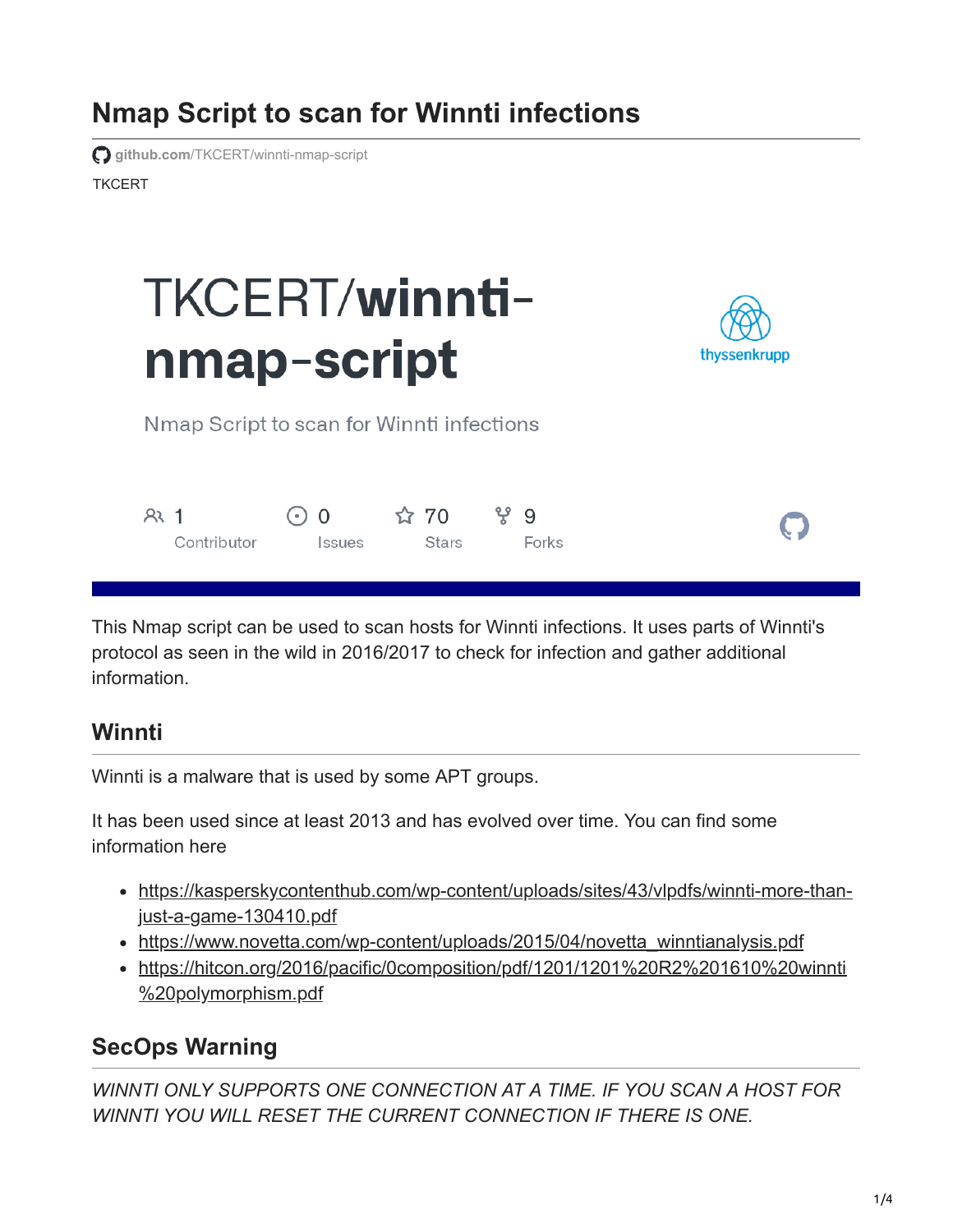# **Requirements**

This script needs **liblua 5.3** to work. You may want to download the latest Nmap version to get support out of the box (confirmed working with Nmap 7.25BETA2 and 7.60).

### **Installation**

```
user@mint ~/src $ wget https://raw.githubusercontent.com/TKCERT/winnti-nmap-
script/master/winnti-detect.nse
user@mint ~/src $ wget https://nmap.org/dist/nmap-7.60.tar.bz2
user@mint ~/src $ tar xvf nmap-7.60.tar.bz2
user@mint ~/src $ cd nmap-7.60
user@mint ~/src/nmap-7.60 $ apt install build-essential
user@mint ~/src/nmap-7.60 $ ./configure && make
user@mint ~/src/nmap-7.60 $ ./nmap -sT 127.0.0.1 -p 80,631 --script ../winnti-
detect.nse
Starting Nmap 7.60 ( https://nmap.org ) at 2018-03-10 12:25 CET
Nmap scan report for localhost (127.0.0.1)
Host is up (0.0018s latency).
PORT STATE SERVICE
80/tcp closed http
631/tcp open ipp
Host script results:
| winnti-detect:
| PORTS
|_ 631 clean
Nmap done: 1 IP address (1 host up) scanned in 0.33 seconds
```
# **Show script help**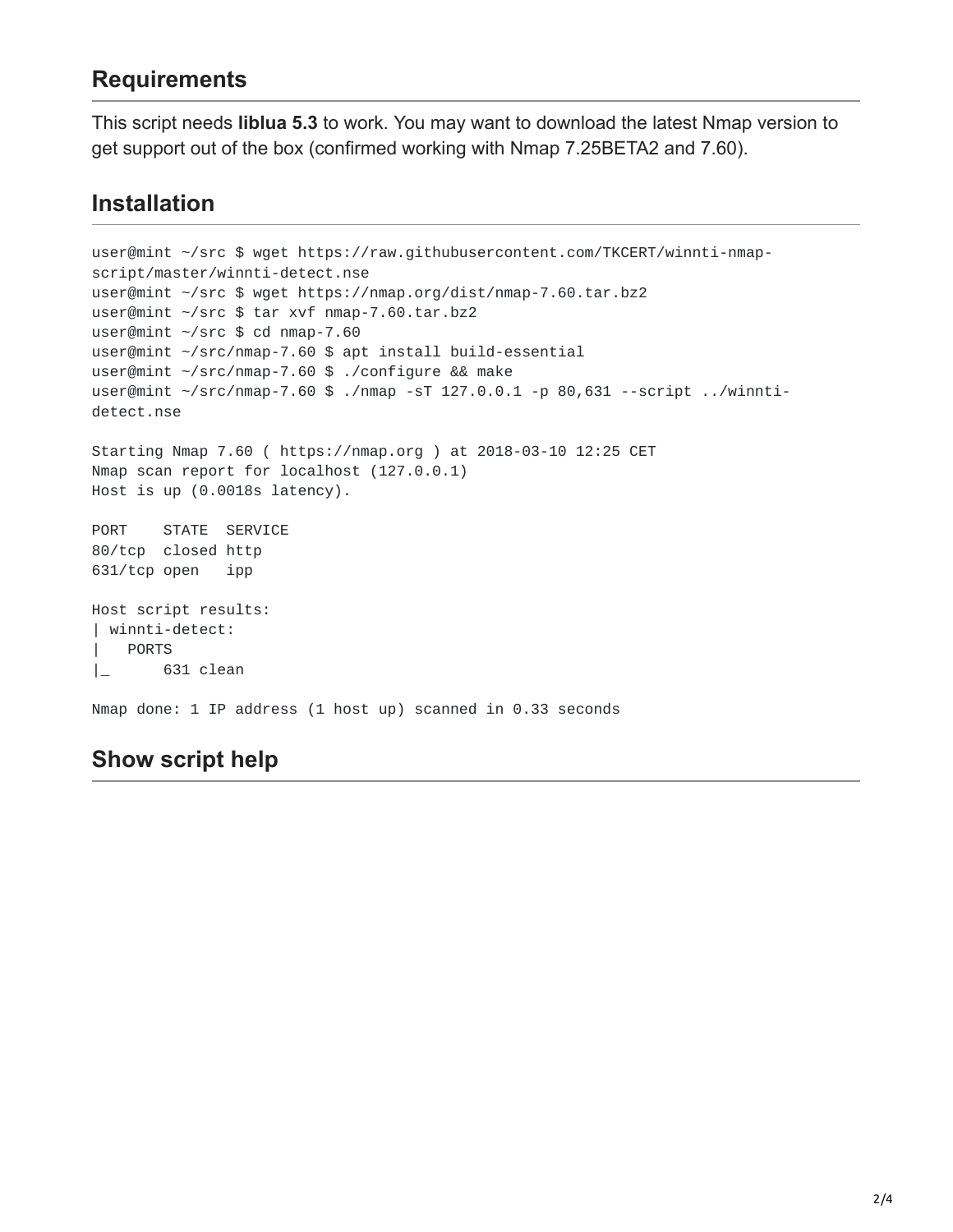\$ nmap --script-help winnti-detect.nse Starting Nmap 7.25BETA2 ( https://nmap.org ) at 2016-09-26 17:00 CEST winnti-detect Categories: malware safe https://nmap.org/nsedoc/scripts/winnti-detect.html The winnti-detect script checks if the host is backdoored by winnti rootkit. It sends a winnti command to the first three open TCP ports and checks the response. When the connection to one of these ports fails, the next port is chosen until three successful tries are completed. When a winnti infection is found the script gathers basic host information by sending a query to the backdoor and printing the response. Version 1.0, 2016-09-26 \*\*\* SECOPS-WARNING \*\*\* Winnti only supports one connection at a time. If you scan a host for winnti you will reset the current connection if there is one. \*\*\* IMPORTANT \*\*\* Winnti installations may use different encryption keys. The default value included in this script is 0xABC18CBA (taken from a real sample). You can set a custom key with --script-args key=0x........ The key must be given in big-endian.

#### **Run Detection**